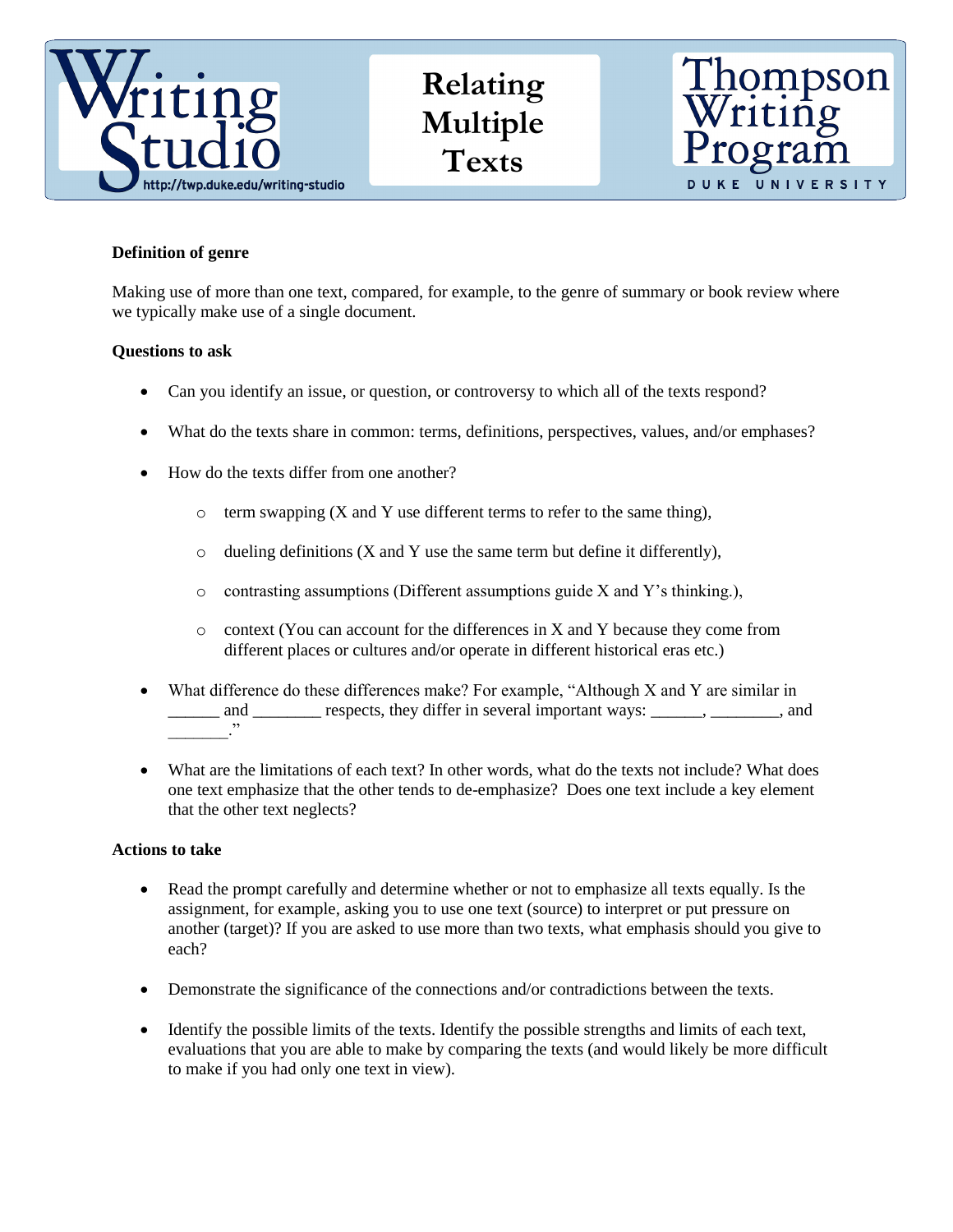- Consider the differences between the original purpose of the article and the ways you are putting the article to use.
- Refer to the texts carefully summarizing, paraphrasing, and quoting fairly and accurately. Framing any quoted material by first introducing or setting up the quotation and then including a follow-up comment of your own.

## **Helpful links**

#### <http://www.larc.uci.edu/lewc/assn4.html>

An explanatory prompt from the Learning and Academic Resource Center at The University of California-Irvine.

#### <http://www.ncrel.org/litweb/texts/why.php>

Wondering what the point of this sort of assignment is? Read "Using Multiple Texts to Teach Content," from the North Central Regional Educational Laboratory.

#### **Prompt Example: "Examining Classification Schemes"**

#### (From the Spring 2005 Writing 20 assessment project)

In the first chapter of *Sorting Things Out: Classification and Its Consequences*, Geoffrey Bowker and Susan Leigh Star, both Professors of Communications Studies at the University of California, San Diego, offer an analysis of how classification schemes are invented and revised in order to serve social, political, and informational interests. They remind us that classifications—the formal ways in which we categorize worldly phenomena—aren't either *natural* or *inevitable* orderings of things. Rather, they are provisional—better structured to serve certain interests rather than others, responsive to historical change, and serviceable only to the extent that a user finds them to be so.

The second article you will read is Hugh Klein's examination of the history of classifications for life stages. Klein, a Professor of Sociology at the Rollins School of Public Health at Emory University, is interested in exploring how life stage categories shift and change across American history, reminding us of the fact that concepts such as "childhood," "adolescence," and "youth" have carried different meanings through time, and are best understood not as stable categories, but rather as classifications responsive to particular social and economic understandings.

We would like you to write an essay (about three double-spaced pages, or 750 words) in which you use each article to comment upon the other *and* develop your own position on the nature and uses of classification.

We offer the following as examples of questions that might help you to begin thinking about the two articles. (This is not an exhaustive list):

- In what ways do Bowker and Star's observations about the nature of classification schemes help you to explain or otherwise make sense of Klein's work on life stages?
- In what ways does Klein's examination lead you to reconsider or reassess Bowker's and Star's work?
- Are there ways in which one or both of these articles overemphasize or downplay some element of classification?